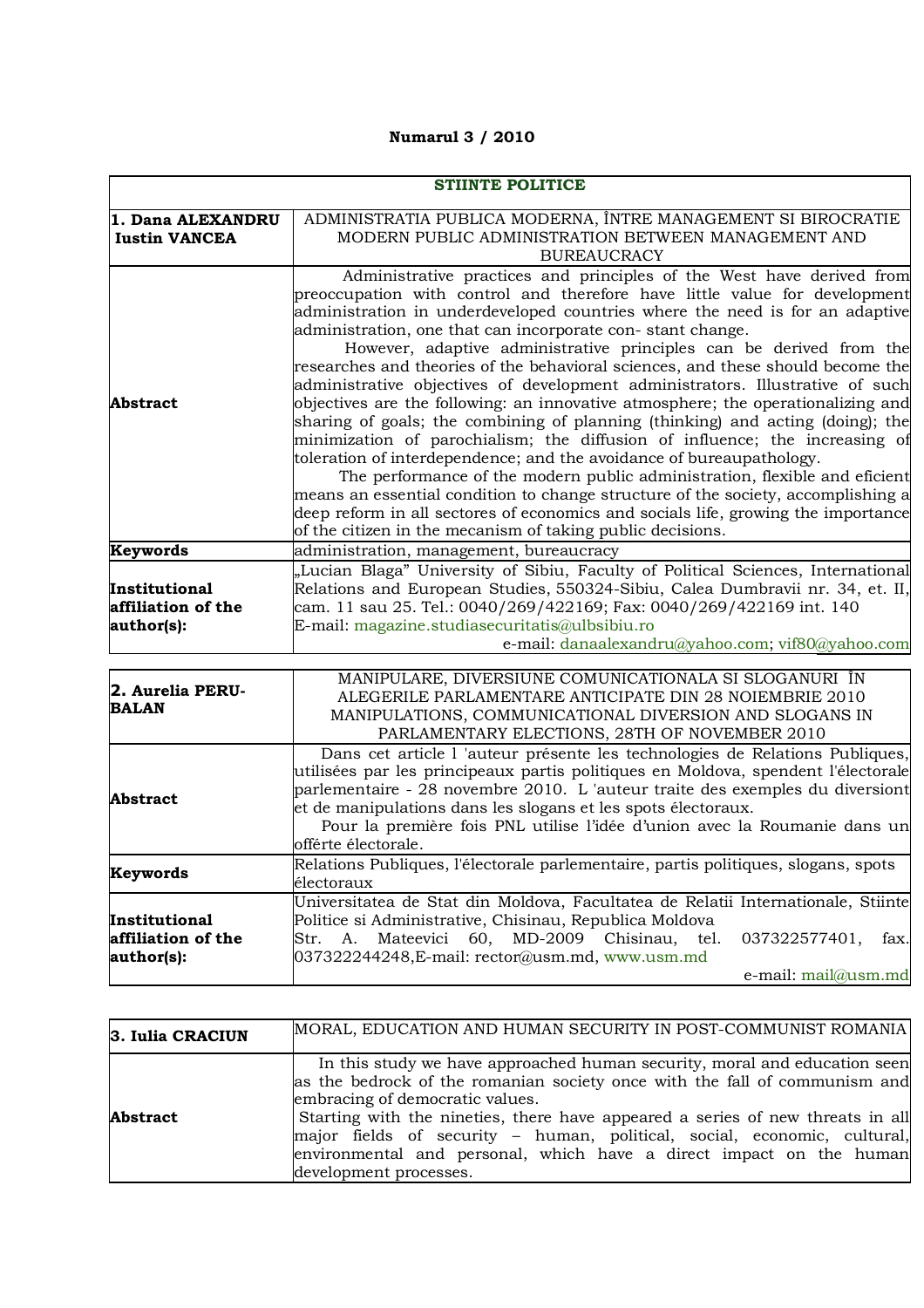|                                                   | If and in what way the education and morals have had an important role in<br>creating a civic society which is able to influence in a positive way human<br>security and sustainable development, we'll try to respond in the following.                                                    |
|---------------------------------------------------|---------------------------------------------------------------------------------------------------------------------------------------------------------------------------------------------------------------------------------------------------------------------------------------------|
| Keywords                                          | human security, moral, education, education, democracy, civil society                                                                                                                                                                                                                       |
| Institutional<br>affiliation of the<br>author(s): | "Lucian Blaga" University of Sibiu, Faculty of Political Sciences, International<br>Relations and European Studies, 550324-Sibiu, Calea Dumbravii nr. 34, et. II,<br>cam. 11 sau 25. Tel.: 0040/269/422169; Fax: 0040/269/422169 int. 140<br>E-mail: magazine.studiasecuritatis@ulbsibiu.ro |
|                                                   | e-mail: craciun.iulia@yahoo.com                                                                                                                                                                                                                                                             |

|                    | APPROACHES OF THE CONCEPT OF HUMAN RIGHTS IN THE AREA OF                          |
|--------------------|-----------------------------------------------------------------------------------|
| 4. Stefan TOMA     | ORTHODOX THOUGHT.                                                                 |
|                    | THE OPINION OF GREEK PHILOSOPHER AND THEOLOGIAN CHRISTOS                          |
|                    | <b>YANNARS</b>                                                                    |
|                    | The present article is the first in a series of studies dealing with the various  |
|                    | dominant opinions on human rights in the Orthodox thought but also on the         |
|                    | Statements of our sister Orthodox Churches. We shall aim at showing that the      |
|                    | productive dialog on various issues, including the concept of human rights, is a  |
|                    | fact within the Orthodox world. Such attempt shall prove that there is a dialog   |
|                    | within the space of both Orthodox and Ecumenical thought on the idea of           |
|                    | human rights.                                                                     |
| <b>Abstract</b>    | Christos Yannaras, the Greek professor, helps us understand what lies             |
|                    | beyond the legal guarantee of human rights as a product of modernity, in          |
|                    | relation to the existential crisis of contemporary man. He appeals to the history |
|                    | of humanity examining two cultural models: that of the Greek Antiquity and the    |
|                    | Orthodox one. According to the Yannaras, the main focus should be collective      |
|                    | existence, to the detriment of class individualism. Therefore, anthropology       |
|                    | focused on communion should be the foundation of any political government,        |
|                    | which does not oppose the principle of guaranteeing individual rights.            |
| Keywords           | Christos Yannaras, Orthodox, human rights                                         |
|                    | "Lucian Blaga" University of Sibiu, Faculty of Political Sciences, International  |
| Institutional      | Relations and European Studies, 550324-Sibiu, Calea Dumbravii nr. 34, et. II,     |
| affiliation of the | cam. 11 sau 25. Tel.: 0040/269/422169; Fax: 0040/269/422169 int. 140              |
| author(s):         | E-mail: magazine.studiasecuritatis@ulbsibiu.ro                                    |
|                    | e-mail: tstefan_lucian@yahoo.com                                                  |

| SECURITATE NATIONALA, SECURITATE INTERNATIONALA   |                                                                                                                                                                                                                                                                                                                                                                                                                                                                                                  |
|---------------------------------------------------|--------------------------------------------------------------------------------------------------------------------------------------------------------------------------------------------------------------------------------------------------------------------------------------------------------------------------------------------------------------------------------------------------------------------------------------------------------------------------------------------------|
| 5. Monica<br><b>GHEORGHITA</b>                    | MISIUNILE DE SECURITATE ALE UNIUNII EUROPENE ÎN ORIENTUL MIJLOCIU<br>SI ÎN AFRICA DE NORD<br>THE SECURITY MISSIONS OF THE EUROPEAN UNION IN THE MIDDLE EAST<br>AND NORTH AFRICA                                                                                                                                                                                                                                                                                                                  |
| Abstract                                          | The institutional changes enshrined in the Lisbon Treaty generate multiple<br>effects in the security system of the EU as a whole. The paper casts a light over<br>these alterations of the EU legal texts and their impact on the security missions<br>of the Union outside its borders.<br>A further analysis presents the features of the four relevant EU security<br>missions abroad, evaluates the results, and pinpoints the possible areas for<br>further debate among the policymakers. |
| Keywords                                          | typologies of the missions; Lisbon Treaty; Petersberg tasks                                                                                                                                                                                                                                                                                                                                                                                                                                      |
| Institutional<br>affiliation of the<br>author(s): | "Mihai Viteazul" National Intelligence Academy<br>Soseaua Odai Street, no. 20, sector 1, Bucharest. Fax: 021/3104714<br>e-mail: ani@sri.ro                                                                                                                                                                                                                                                                                                                                                       |

| 6. Ioan PAREAN | SOLDATI AI ROMÂNIEI MARI. DIN PRIZONIERATUL RUSESC ÎN CORPUL |
|----------------|--------------------------------------------------------------|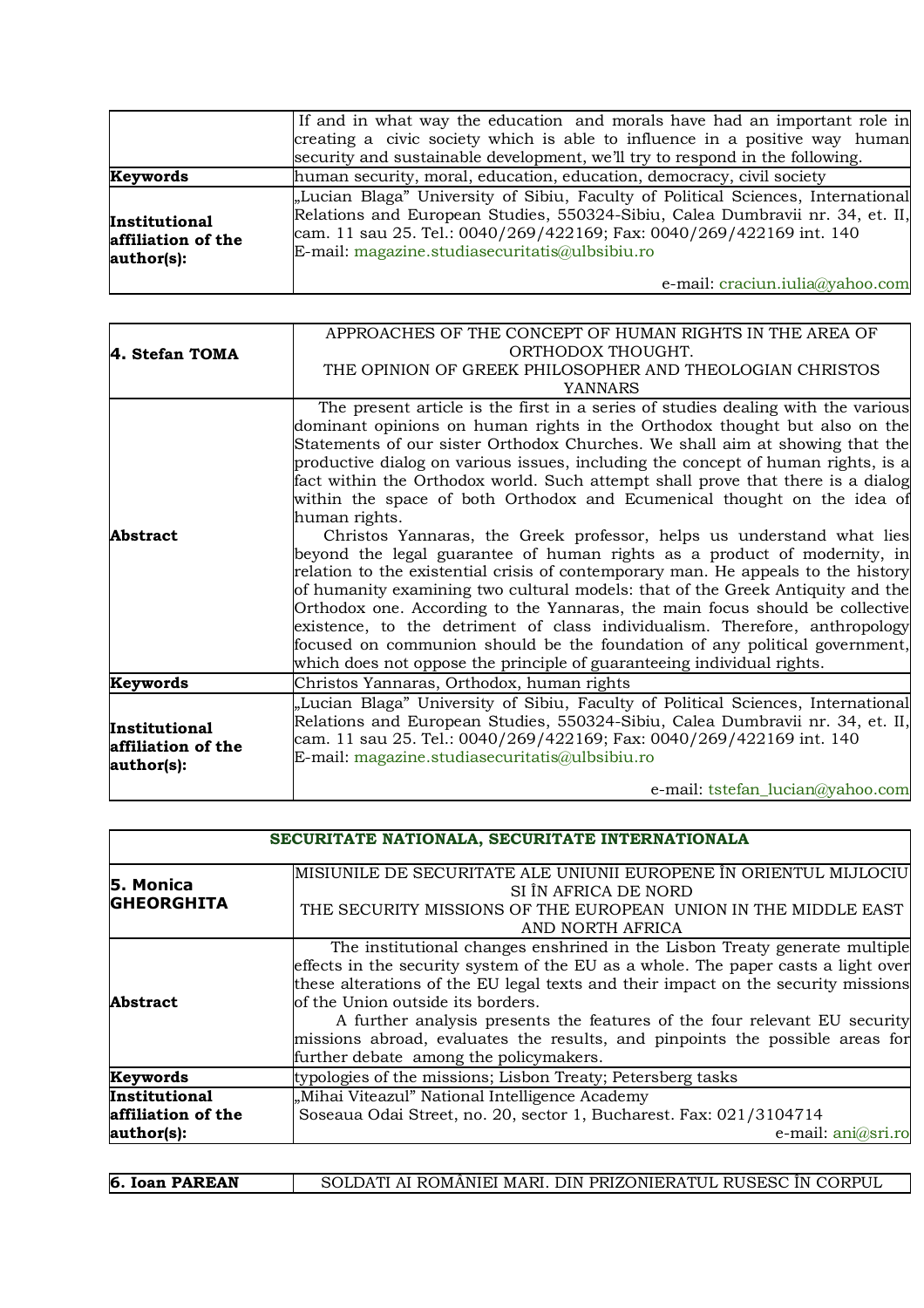|                                                   | VOLUNARILOR TRANSILVANENI SI BUCOVINENI (1916-1918)                                                                                                                                                                                                                                                                                                                                                                                                                                                                                                                                                                                             |
|---------------------------------------------------|-------------------------------------------------------------------------------------------------------------------------------------------------------------------------------------------------------------------------------------------------------------------------------------------------------------------------------------------------------------------------------------------------------------------------------------------------------------------------------------------------------------------------------------------------------------------------------------------------------------------------------------------------|
|                                                   | SOLDIERS OF THE GREAT ROMANIA. FROM RUSSIAN CAPTIVITY TO<br>TRANSILVANIAN AND BUKOVINIAN "FREIWILLIGENKORPS" (1916-1918)                                                                                                                                                                                                                                                                                                                                                                                                                                                                                                                        |
| <b>Abstract</b>                                   | In den ersten Weltkrieg, nachdem Rumänien nebenan der Ententemächte<br>eingetreten ist gründete sich das Freiwilligenkorps der Siebenbürger und<br>Bukowiner.<br>Diese rumänische Freiwilligen entstammen von den Häftlingen der russischen<br>Lagern die in der österreichisch-ungarischen Armee gekämpft haben.<br>Die Truppenabteilung wurde in die erste Etappe, bei Darmita in der Nähe von<br>Kiev gegründet, nachher in der Stadt Kiev.<br>Als sie in Sommer 1917 ins Land ankomen legten sie Rumänien einen Treneid<br>ab und traten nebenan der rumänischen Armee important Kampf um dem<br>Angriff der Mittelmächtenarmee abzuhalten. |
| Keywords                                          | Freiwilligenkorps, Truppenabteilung, Mittelmächtenarmee                                                                                                                                                                                                                                                                                                                                                                                                                                                                                                                                                                                         |
| Institutional<br>affiliation of the<br>author(s): | Asociatiunea Transilvana pentru Literatura Româna si Cultura Poporului<br>Român, Sibiu, str. George Baritiu nr. 3-5.<br>e-mail: ioanparean@yahoo.com                                                                                                                                                                                                                                                                                                                                                                                                                                                                                            |

|                      | APOGEUL CONFRUNTARII SOVIETO-CHINEZE. INCIDENTELE DE PE INSULA                   |
|----------------------|----------------------------------------------------------------------------------|
|                      |                                                                                  |
| 7. Pavel MORARU      | DAMANSKII (CIJENBAODAO), 1969                                                    |
|                      | THE APOGEE OF SOVIET-CHINESE CONFRONTATION. THE INCIDENTS                        |
|                      | FROM DAMANSKII (ZHENBAO-DAO) ISLAND, 1969                                        |
|                      | The Sovieto-Chinese ideological confrontation culminated in border armed         |
|                      | incidents in March 1969. All these happened because both countries wanted to     |
|                      | control the small island Damanskii from the Ussuri river.                        |
| <b>Abstract</b>      | These numerous territorial problems between China and U.S.S.R. had               |
|                      | their origin in anterior centuries, when Russia take advantage of China's        |
|                      | political weakness and mapped out the border to its detriment. Most of these     |
|                      | problems about Russian-Chinese border were solved only in 2004.                  |
| Keywords             | Damanskii, territorial disagreement, border, Soviet, Chinese                     |
|                      | "Lucian Blaga" University of Sibiu, Faculty of Political Sciences, International |
| <b>Institutional</b> | Relations and European Studies, 550324-Sibiu, Calea Dumbravii nr. 34, et. II,    |
| affiliation of the   | cam. 11 sau 25. Tel.: 0040/269/422169; Fax: 0040/269/422169 int. 140             |
|                      | E-mail: magazine.studiasecuritatis@ulbsibiu.ro                                   |
| author(s):           |                                                                                  |
|                      | e-mail: morarup@yahoo.de                                                         |

|                                         | CĂTEVA CONSIDERATII CU PRIVIRE LA                                                   |
|-----------------------------------------|-------------------------------------------------------------------------------------|
|                                         | DEMNITATEA UMANA SI DREPTURILE OMULUI                                               |
| 8. Stelian SCAUNAS<br>Alexandra SCAUNAS | CA FUNDAMENT SI IDEAL AL SECURITATII                                                |
|                                         |                                                                                     |
|                                         | CONSIDERATIONS REGARDING HUMAN DIGNITY AND HUMAN RIGHTS SEEN                        |
|                                         | AS FOUNDATION AND IDEAL OF SECURITY                                                 |
|                                         | Threats to security are nowadays more diverse and nuanced and hence                 |
|                                         | the diversity of approaches to security. The aim of my work is to point out, with   |
|                                         | more emphasis than usual, that security, regardless the perspective it is seen      |
|                                         | and the attributes associated to it, must have as ideal, as a starting point and as |
|                                         | purpose, the human being as supreme value in the known universe. Human              |
|                                         | security, among other concepts, old or new, but always present, such as             |
|                                         | national security, regional security, global security, economic security, food      |
| <b>Abstract</b>                         | security, environmental security, political security, personal security, etc., must |
|                                         | consider the human being as fundamental concern.                                    |
|                                         | Given the supreme position that human being represents from an                      |
|                                         | axiological point of view - as a preserved value because it is irreplaceable - but  |
|                                         | also from a praxiological point of view - as purpose for human conduct in           |
|                                         | general - security should be addressed especially as a tool that could save         |
|                                         | humanity as species and man could survive not only biologically, but spiritually,   |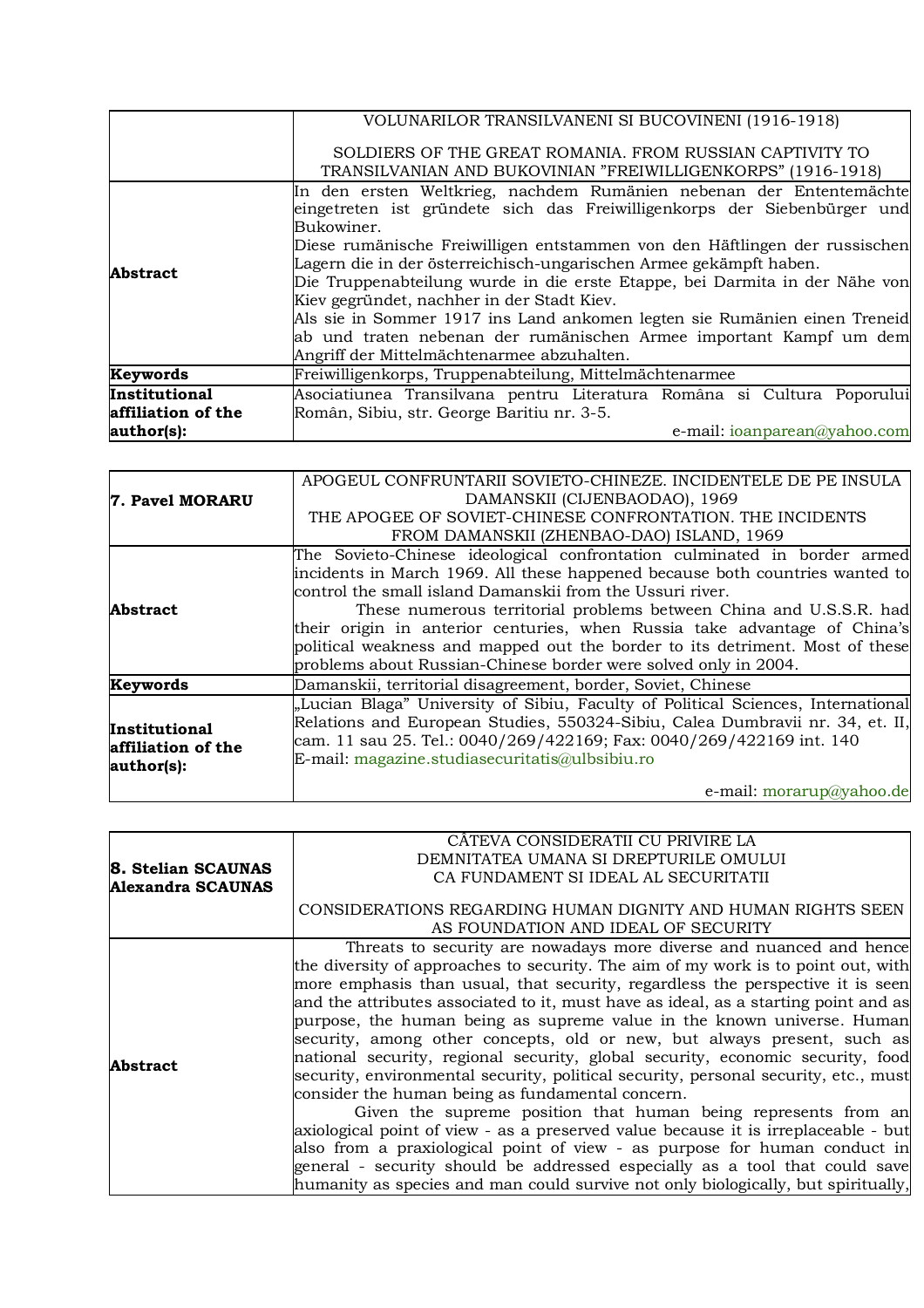|                                                   | as "homo sapiens".                                                                                                                                                                                                                                                                                                                                    |
|---------------------------------------------------|-------------------------------------------------------------------------------------------------------------------------------------------------------------------------------------------------------------------------------------------------------------------------------------------------------------------------------------------------------|
| Keywords                                          | human security, human dignity, human rights, public international law                                                                                                                                                                                                                                                                                 |
| Institutional<br>affiliation of the<br>author(s): | "Lucian Blaga" University of Sibiu, Faculty of Political Sciences, International<br>Relations and European Studies, 550324-Sibiu, Calea Dumbravii nr. 34, et. II,<br>cam. 11 sau 25. Tel.: 0040/269/422169; Fax: 0040/269/422169 int. 140<br>E-mail: magazine.studiasecuritatis@ulbsibiu.ro<br>e-mail: scaunass@yahoo.com, alexandrascaunas@yahoo.com |

|                      | COORDONATE ALE SECURITATII MEDIULUI. CONVENTIA PRIVIND                              |
|----------------------|-------------------------------------------------------------------------------------|
| 9. Maria-Mihaela     | DIVERSITATEA BIOLOGICA SI AGROBIODIVERSITATEA                                       |
|                      |                                                                                     |
| <b>ANTOFIE</b>       | CONVENTION ON BIOLOGICAL DIVERSITY AND THE RED LIST FOR CROP                        |
|                      |                                                                                     |
|                      | <b>LANDRACES</b>                                                                    |
|                      | The status of Convention implementation and compliance for Romania is               |
|                      | analyzed in this article. Starting with the preamble and ending with art. 22 of     |
|                      | the Convention reflections and recommendations are underlining the needs and        |
|                      | gaps Romania has to fulfill and coherently implementing this multilateral           |
| <b>Abstract</b>      |                                                                                     |
|                      | environment agreement in close cooperation with other agreements.                   |
|                      | Agro- biodiversity as a concept is covered by the biodiversity concept and the      |
|                      | place of developing a red list for crop landraces is discussed aside with all types |
|                      | of ecosystem identified by the Convention.                                          |
|                      |                                                                                     |
| Keywords             | Convention on biological diversity, compliance, agrobiodiversity, crop landraces,   |
|                      | red list                                                                            |
|                      | "Lucian Blaga" University of Sibiu, Faculty of Political Sciences, International    |
| <b>Institutional</b> | Relations and European Studies, 550324-Sibiu, Calea Dumbravii nr. 34, et. II,       |
| affiliation of the   | cam. 11 sau 25. Tel.: 0040/269/422169; Fax: 0040/269/422169 int. 140                |
|                      |                                                                                     |
| author(s):           | E-mail: magazine.studiasecuritatis@ulbsibiu.ro                                      |
|                      | e-mail: mihaela_antofie@yahoo.com                                                   |

| <b>10. Diana BENCHECI</b>                         | TRANSNISTRIA - A DORMANT VOLCANO?<br>TRANSNISTRIA – A DORMANT VOLCANO?                                                                                                                                                                                                                                                                                                                                                                                                                                                                                                                                                                                                                                                                                                                                                                                        |
|---------------------------------------------------|---------------------------------------------------------------------------------------------------------------------------------------------------------------------------------------------------------------------------------------------------------------------------------------------------------------------------------------------------------------------------------------------------------------------------------------------------------------------------------------------------------------------------------------------------------------------------------------------------------------------------------------------------------------------------------------------------------------------------------------------------------------------------------------------------------------------------------------------------------------|
| <b>Abstract</b>                                   | Many would argue that this is the easiest conflict to solve, at the same time<br>19 years after its start it is still there. The prospects of the settlement are<br>blurred. By 2010, the conflict in Transnistria is in a dead-lock. There are several<br>"frozen" conflicts, but this conflict is the only one at the immediate border of the<br>European Union.<br>In this article the authors will strive to present the danger of the transnistrian<br>conflict toward the European security trough the prisms of other countries<br>interests in the region. The article is structured around the most recent<br>developments as regards conflict settlement negotiations, political events in the<br>region and their support from abroad, covering the period from transnistrian<br>referendum in 2006 on decision to joint to Russia until our days. |
| Keywords                                          | transnistrian conflict, frozen conflict, Republic of Moldova, Russia Federation,<br>European Security                                                                                                                                                                                                                                                                                                                                                                                                                                                                                                                                                                                                                                                                                                                                                         |
| Institutional<br>affiliation of the<br>author(s): | Universitatea de Stat din Moldova, Facultatea de Relatii Internationale, Stiinte<br>Politice si Administrative, Chisinau, Republica Moldova<br>Str. A. Mateevici 60, MD-2009 Chisinau, tel. 037322577401,<br>fax.<br>$037322244248$ , E-mail: rector@usm.md, www.usm.md<br>e-mail: dianabencheci@yahoo.com                                                                                                                                                                                                                                                                                                                                                                                                                                                                                                                                                    |

| 11. Nicoleta    | INTERNATIONAL HUMANITARIAN LAW - A GUARANTOR FOR THE SECURITY                    |
|-----------------|----------------------------------------------------------------------------------|
| <b>MUNTEANU</b> | OF WAR JOURNALIST?                                                               |
|                 | The journalist's protection in conflicts zone is dealing with humanitarian       |
| <b>Abstract</b> | international law, because of the civil affiliation of the journalists. Is there |
|                 | possible for the humanitarain international right to protect, through rules an   |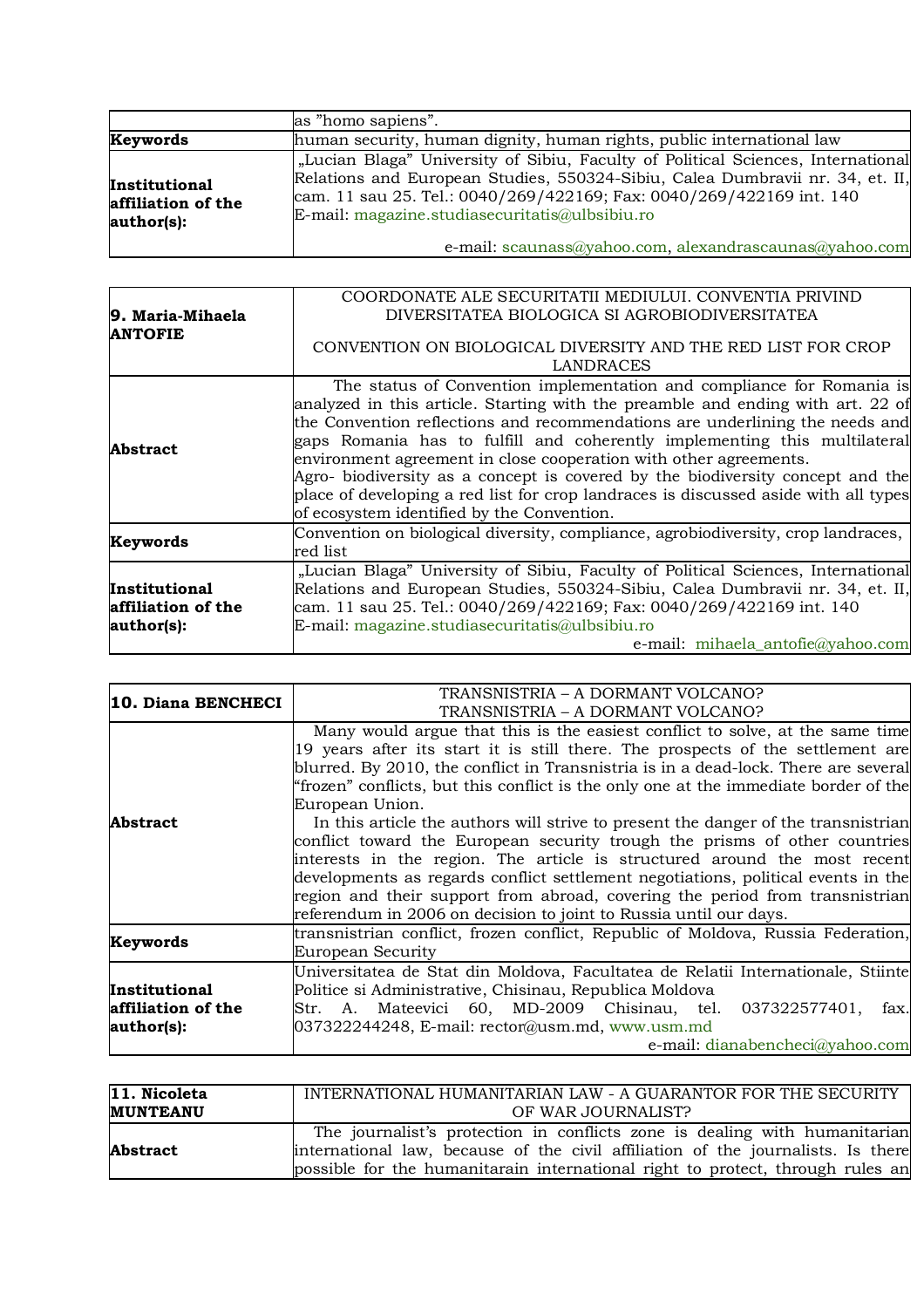|                                                   | regulations, to protect a war correspondent? Or is demanding another                                                                                                                                                                                                                        |
|---------------------------------------------------|---------------------------------------------------------------------------------------------------------------------------------------------------------------------------------------------------------------------------------------------------------------------------------------------|
|                                                   | institution to concurs on this purpose?                                                                                                                                                                                                                                                     |
|                                                   | The international humanitarian law, also called war law or armed conflicts                                                                                                                                                                                                                  |
|                                                   | $\alpha$ alaw – ius in bello – is one of the oldest parts of the international public law. In                                                                                                                                                                                               |
|                                                   | acutual conditions, of the century and millenium begining, the international                                                                                                                                                                                                                |
|                                                   | humanitarian right is often called the king of the human rights.                                                                                                                                                                                                                            |
|                                                   | Those aspects are having effects on mass-communication, especially on the                                                                                                                                                                                                                   |
|                                                   | message and receiver. As more as a journalist is protected, as more the                                                                                                                                                                                                                     |
|                                                   | communication will be a better one.                                                                                                                                                                                                                                                         |
| Keywords                                          | humanitarian law, journalist, war                                                                                                                                                                                                                                                           |
| Institutional<br>affiliation of the<br>author(s): | "Lucian Blaga" University of Sibiu, Faculty of Political Sciences, International<br>Relations and European Studies, 550324-Sibiu, Calea Dumbravii nr. 34, et. II,<br>cam. 11 sau 25. Tel.: 0040/269/422169; Fax: 0040/269/422169 int. 140<br>E-mail: magazine.studiasecuritatis@ulbsibiu.ro |
|                                                   | e-mail: nicoleta.munteanu@ulbsibiu.ro                                                                                                                                                                                                                                                       |

| 12. Florina Mariana<br><b>OLTEANU</b>             | SECURITATE UMANA SI PROTECTIA CONSUMATORULUI IN UNIUNEA<br><b>EUROPEANA</b>                                                                                                                                                                                                                                                                                                                                                                                                                                                                                                                                                                                                                                                                                                                                                                                                                                                                                                                                                                                                                                                                                                                                                                                                                                                                                                                                                              |
|---------------------------------------------------|------------------------------------------------------------------------------------------------------------------------------------------------------------------------------------------------------------------------------------------------------------------------------------------------------------------------------------------------------------------------------------------------------------------------------------------------------------------------------------------------------------------------------------------------------------------------------------------------------------------------------------------------------------------------------------------------------------------------------------------------------------------------------------------------------------------------------------------------------------------------------------------------------------------------------------------------------------------------------------------------------------------------------------------------------------------------------------------------------------------------------------------------------------------------------------------------------------------------------------------------------------------------------------------------------------------------------------------------------------------------------------------------------------------------------------------|
| Mihaela OLTEANU                                   | CONSUMER PROTECTION IN EUROPEAN UNION                                                                                                                                                                                                                                                                                                                                                                                                                                                                                                                                                                                                                                                                                                                                                                                                                                                                                                                                                                                                                                                                                                                                                                                                                                                                                                                                                                                                    |
| <b>Abstract</b>                                   | Every citizen is a consumer and the European Union ("UE") pays particular<br>attention to ensuring safety and health protection and its economic welfare. The<br>EU also promotes consumer rights to information and education, takes steps to<br>help protect its interests and encourages them to create and administer<br>consumer associations.<br>The scope of European consumer policy has expanded, reflecting changes<br>made to the needs and expectations of the citizens. The new legislation sets<br>higher standards for security, safety and health, harmonized to the EU level,<br>likely to increase consumer confidence.<br>Protecting consumers' rights, prosperity and wellbeing are core values of the<br>European Union (EU). For this reason, EU laws are designed to ensure that the<br>internal market is open and transparent, allowing consumers to exercise real<br>choices and to be treated fairly. Here below are 10 basic rights which you as a<br>consumer can enjoy, regardless of where you are in the EU.<br>Stringent safety standards, amongst the highest in world, apply to all<br>consumer goods (e.g. toys, household appliances, cars, cosmetics) sold in the<br>EU. Producers and distributors are responsible for only placing safe products on<br>the market. A Europe wide alert system is in place to identify potentially<br>dangerous products and remove them quickly from the market. |
| Keywords                                          | consumer protection, EU legislation, health, consumer policy                                                                                                                                                                                                                                                                                                                                                                                                                                                                                                                                                                                                                                                                                                                                                                                                                                                                                                                                                                                                                                                                                                                                                                                                                                                                                                                                                                             |
| Institutional<br>affiliation of the<br>author(s): | Faculty of Public Administration, National School of Political Sciences and Public<br>Administration, 6th Povernei Street, District 1, Bucharest, postcode RO-010643.<br>e-mail: m_florinaolteanu@yahoo.com; mihaelaolteanu@ymail.com                                                                                                                                                                                                                                                                                                                                                                                                                                                                                                                                                                                                                                                                                                                                                                                                                                                                                                                                                                                                                                                                                                                                                                                                    |

|                   | PROBLEMA CONDITIILOR ISTORICE ALE ÎNSCAUNARII SI ORIENTARII                      |
|-------------------|----------------------------------------------------------------------------------|
|                   | POLITICE EXTERNE A LUI DIMITRIE CANTEMIR LA ÎNCEPUTUL DOMNIEI (10-               |
| 13. Pavel PARASCA | 20.XI.1710 - FEBRUARIE 1711)                                                     |
|                   |                                                                                  |
|                   | HISTORICAL CONDITIONS OF DIMITRIE CANTEMIR ASCENDING THE THRONE                  |
|                   | AND HIS FOREIGN POLICY ORIENTATION DURING THE BEGINNING OF THE                   |
|                   | REIGN (NOVEMBER 10/20, 1710 – FEBRUARY 1711)                                     |
|                   | Multidimensional value of Dimitrie Cantemir as a scholar, bibliophile and        |
| <b>Abstract</b>   | cultural figure is sometimes extended to his short reign in Moldova (November    |
|                   | $1710$ – June 1711). The orientation towards an alliance with Russian Tsar Peter |
|                   | I the Great is attributed to him during his stay in Constantinople (Istanbul).   |
|                   | Available historical sources denounce this view and point to the fact that Porte |
|                   | enthroning him in Moldova sought to achieve through his mediation peaceful       |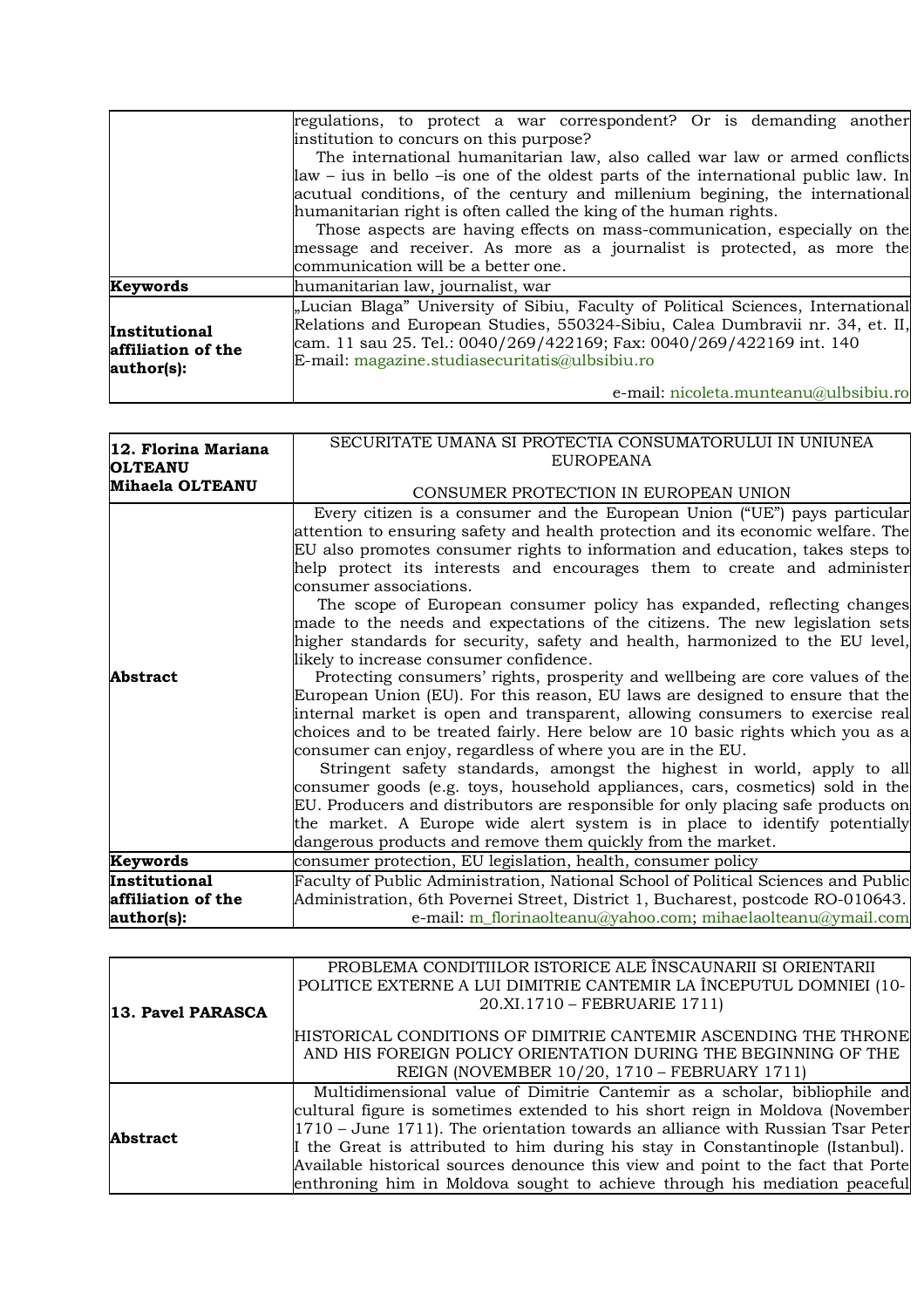|                                                   | settlement of a state of war between the Ottoman Empire and Russia.                |
|---------------------------------------------------|------------------------------------------------------------------------------------|
|                                                   | When Dimitrie Cantemir arrived there was no more possibility to settle the         |
|                                                   | Ottoman-Russian conflict and in order to save his throne he had to start           |
|                                                   | negotiations with Russian Tsar Peter I, inclining to the alliance with him.        |
| Keywords                                          | secret negotiations, conflict settlement, accession to the throne, legitimation of |
|                                                   | the reign, obedience, alliance, agreement, removal                                 |
| Institutional<br>affiliation of the<br>author(s): | International Free University of Moldova, Chisinau, 52 Vlaicu Parcalab street,     |
|                                                   | Chisinau, MD-2012 Republic of Moldova                                              |
|                                                   | Tel.: (+373 22) 220029; Tel/Fax.: (+373 22) 220028                                 |
|                                                   | e-mail: office@ulim.md                                                             |

| 14. Razvan SURDU                                         | RISCURILE GLOBALE LA ADRESA MEDIULUI DE SECURITATE VIITOR<br>THE GLOBAL RISK FOR THE FUTURE SECURITY ENVIRONMENT                                                                                                                                                                                                                                                                                                                                                                                                                                                                                                                                                                                                                                                                                                                                                                                                           |
|----------------------------------------------------------|----------------------------------------------------------------------------------------------------------------------------------------------------------------------------------------------------------------------------------------------------------------------------------------------------------------------------------------------------------------------------------------------------------------------------------------------------------------------------------------------------------------------------------------------------------------------------------------------------------------------------------------------------------------------------------------------------------------------------------------------------------------------------------------------------------------------------------------------------------------------------------------------------------------------------|
| <b>Abstract</b>                                          | The main weapon for enemies will be asymmetric warfare including terrorism.<br>The most immediate threats to security in 21st century will come from weak,<br>failing and rogue states, safe heaven for terrorist and criminal organisations.<br>Terrorism will continue to be a major risk to global security. The impact of<br>technological advances will provide to terrorists with new capabilities; more<br>decentralized organization and more lethal acts.<br>Continuing diffusion of existing technology and knowledge will allow<br>proliferation of WMD and their means of delivery. Trans-national criminal<br>organizations will become increasingly adept at exploiting disorder expanding<br>the scope of its activities from drugs trafficking to services to terrorists.<br>Growing range of actors, including terrorist, will be able to achieve offensive<br>INFO OPS and computer network capabilities |
| Keywords                                                 | NATO, United Nations, competition                                                                                                                                                                                                                                                                                                                                                                                                                                                                                                                                                                                                                                                                                                                                                                                                                                                                                          |
| <b>Institutional</b><br>affiliation of the<br>author(s): | "Lucian Blaga" University of Sibiu, Faculty of Political Sciences, International<br>Relations and European Studies, 550324-Sibiu, Calea Dumbravii nr. 34, et. II,<br>cam. 11 sau 25. Tel.: 0040/269/422169; Fax: 0040/269/422169 int. 140<br>E-mail: magazine.studiasecuritatis@ulbsibiu.ro                                                                                                                                                                                                                                                                                                                                                                                                                                                                                                                                                                                                                                |
|                                                          | e-mail: razvan_surdu@yahoo.com                                                                                                                                                                                                                                                                                                                                                                                                                                                                                                                                                                                                                                                                                                                                                                                                                                                                                             |

| 15. Gabriel SERBAN                                       | ASPECTS ON THE INTERNATIONAL POST-CRISIS SYSTEM'S REMODELLING<br>ASPECTS ON THE INTERNATIONAL POST-CRISIS SYSTEM'S REMODELLING                                                                                                                                                                                                                                                                                                                                                                                                                                                                                                                                                                                                                                                                                                                                                                                                                                                                                                                             |
|----------------------------------------------------------|------------------------------------------------------------------------------------------------------------------------------------------------------------------------------------------------------------------------------------------------------------------------------------------------------------------------------------------------------------------------------------------------------------------------------------------------------------------------------------------------------------------------------------------------------------------------------------------------------------------------------------------------------------------------------------------------------------------------------------------------------------------------------------------------------------------------------------------------------------------------------------------------------------------------------------------------------------------------------------------------------------------------------------------------------------|
| Abstract                                                 | The bipolar system collapse, with the implosion of the Soviet Union, brought<br>into discussion the future of global political hierarchy. The fact that the U.S.<br>remained the sole superpower, dominant both political-military and<br>economically, apparently lead to a system characterized as unipolar, more stable<br>than other systems, multipolar or bipolar. This structure remained stable over<br>the last decade of the XX century and the first years of the XXI century,<br>especially in the economic conditions created by the expansion of globalization,<br>where the USA undoubtedly had a center role. The world seemed to be divided<br>into two structures, the center considered to be the West, and the periphery<br>comprising the rest of the world. However the unprecedented development of<br>Southeast Asia has opened the possibility that the center not only cover Europe<br>and North America but also extend to other parts of the world, thereby bringing<br>up the issue of reshaping the international hierarchy. |
| Keywords                                                 | International System, Unipolarity, Crisis, Multipolarity, USA, China                                                                                                                                                                                                                                                                                                                                                                                                                                                                                                                                                                                                                                                                                                                                                                                                                                                                                                                                                                                       |
| <b>Institutional</b><br>affiliation of the<br>author(s): | "Lucian Blaga" University of Sibiu, Faculty of Political Sciences, International<br>Relations and European Studies, 550324-Sibiu, Calea Dumbravii nr. 34, et. II,<br>cam. 11 sau 25. Tel.: 0040/269/422169; Fax: 0040/269/422169 int. 140<br>E-mail: magazine.studiasecuritatis@ulbsibiu.ro<br>e-mail: gabriel.serban@ulbsibiu.ro                                                                                                                                                                                                                                                                                                                                                                                                                                                                                                                                                                                                                                                                                                                          |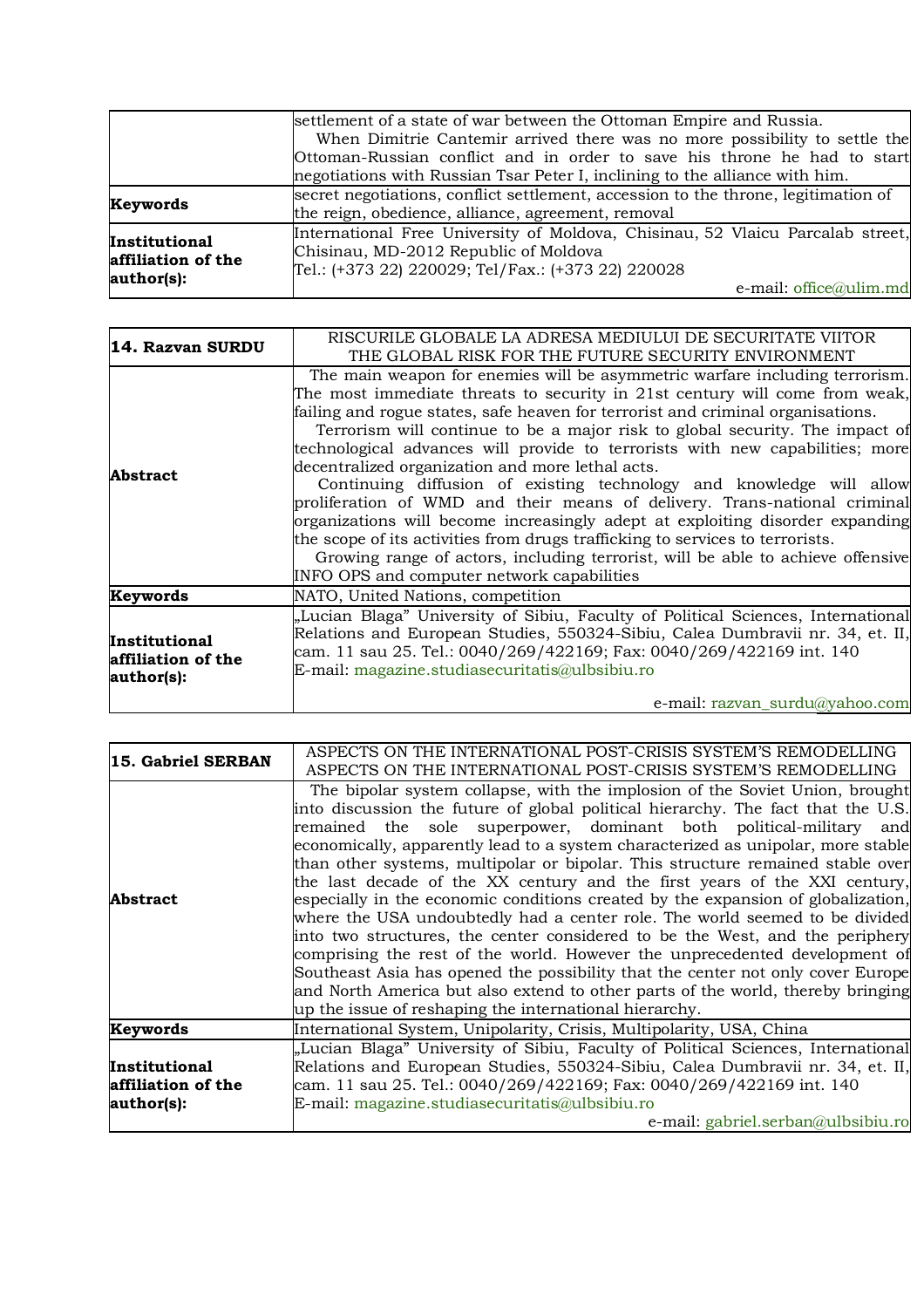|                                 | <b>GEOPOLITICA</b>                                                                                                                                                                                                                                                                                                                     |
|---------------------------------|----------------------------------------------------------------------------------------------------------------------------------------------------------------------------------------------------------------------------------------------------------------------------------------------------------------------------------------|
| 16. Monica<br><b>GHEORGHITA</b> | RIVALITATE SAU PARTENERIAT TRANSATLANTIC? INTERACTIUNEA<br>INTERESELOR DE SECURITATE EUROPENE SI AMERICANE ÎN ORIENTUL<br><b>MIJLOCIU EXTINS</b>                                                                                                                                                                                       |
|                                 | RIVAL TRANSTLANTIC PARTNERSHIP? INTERACTION OF EUROPEAN AND<br>AMERICAN SECURITY INTERESTS IN THE GREATER MIDDLE EAST                                                                                                                                                                                                                  |
| <b>Abstract</b>                 | The paper analyses several foreign policy consequences of the<br>incongruence between raison d'etat and raison de la nation in the GME states,<br>identifies the specific features of the European and US interests in the region<br>and debates the key principles of a possible common strategy of the two great<br>political actors |
| Keywords                        | human security, moral, education, education, democracy, civil society                                                                                                                                                                                                                                                                  |
| Institutional                   | "Mihai Viteazul" National Intelligence Academy                                                                                                                                                                                                                                                                                         |
| affiliation of the              | Soseaua Odai Street, no. 20, sector 1, Bucharest. Fax: 021/3104714                                                                                                                                                                                                                                                                     |
| author(s):                      | e-mail: ani@sri.ro                                                                                                                                                                                                                                                                                                                     |

| 17. François-Robert<br><b>GIROLAMI</b>            | ACTUALITÉ DE CLAUSEWITZ. STRATÉGIE DE LA GÉOPOLITIQUE                                                                                                                                                                                                                                                                                                                                                                                                                                                                                                                                                                                                                                                                                                                                                                                |
|---------------------------------------------------|--------------------------------------------------------------------------------------------------------------------------------------------------------------------------------------------------------------------------------------------------------------------------------------------------------------------------------------------------------------------------------------------------------------------------------------------------------------------------------------------------------------------------------------------------------------------------------------------------------------------------------------------------------------------------------------------------------------------------------------------------------------------------------------------------------------------------------------|
| <b>Abstract</b>                                   | Pour Clausewitz, la guerre est un acte de la souveraineté de l'État. Elle n'est<br>donc pas une fin mais un moyen obligé. Si elle est un moyen violent d'anéantir<br>l'adversaire, il précise que cet ennemi est matérialisé par ses dirigeants. La<br>guerre ne doit pas avoir pour but le massacre de victimes innocentes. Pourtant,<br>la violence des combats n'a pas de limites et ses formes sont multiples. Pour<br>réguler le conflit, le militaire doit être subordonné au politique. C'est lui qui<br>prend la décision et en aucun cas le politique ne doit être subordonné au<br>militaire. Lorsque le politique n'est qu'un instrument au service du militaire, il<br>engendre un régime totalitaire: "subordonner l'action politique à l'action militaire<br>est absurde car c'est le politique qui a créé la guerre". |
| Keywords                                          | guerre, instrument, Clausewitz, géopolitique                                                                                                                                                                                                                                                                                                                                                                                                                                                                                                                                                                                                                                                                                                                                                                                         |
| Institutional<br>affiliation of the<br>author(s): | Universite de Provence Aix-en-Provence, http://gsite.univ-provence.fr/<br>e-mail: fgirolami@club.fr                                                                                                                                                                                                                                                                                                                                                                                                                                                                                                                                                                                                                                                                                                                                  |

|                 | MARELE DRAGON SI LUMEA ÎN CURS DE DEZVOLTARE. TRECUT, PREZENT                     |
|-----------------|-----------------------------------------------------------------------------------|
| 18. Ciprian POP | <b>SI VIITOR</b>                                                                  |
|                 | THE GRAND DRAGON AND DEVELOPING WORLD. PAST, PRESENT AND                          |
|                 | <b>FUTURE</b>                                                                     |
|                 | Economic and social progress of all the countries of the world and the            |
|                 | macro-regions, the improvement of human personality as a whole, can not           |
|                 | become reality without any consistent role played by the nations in the           |
|                 | developing world. Since 1949, when China was proclaimed as a state, the           |
|                 | relationship with the developing states in Asia, Africa and Latin America, was    |
|                 | perceived by Beijing as being a major force on the international arena.           |
|                 | In the 60s, China established ties with Third World countries and insurgent       |
|                 | groups in an attempt to encourage wars of national liberation and to create a     |
| Abstract        | united front against both superpowers existing at that time, the USSR and USA.    |
|                 | In the rush for diplomatic co-operation and especially for the economic           |
|                 | dimension of the relations with Africa, Taiwan, the USA, France and Britain were  |
|                 | the main competitors of China. France and Britain were once top trading           |
|                 | partners in Africa, but China has recently become the largest trading partner,    |
|                 | with a turnover of over 90 billion dollars in 2009.                               |
|                 | Since the beginning of its presence on the international arena, China has         |
|                 | fostered a dynamic relationship based on friendship and mutual respect in its     |
|                 | external relations, in full compliance with the internal situation of its African |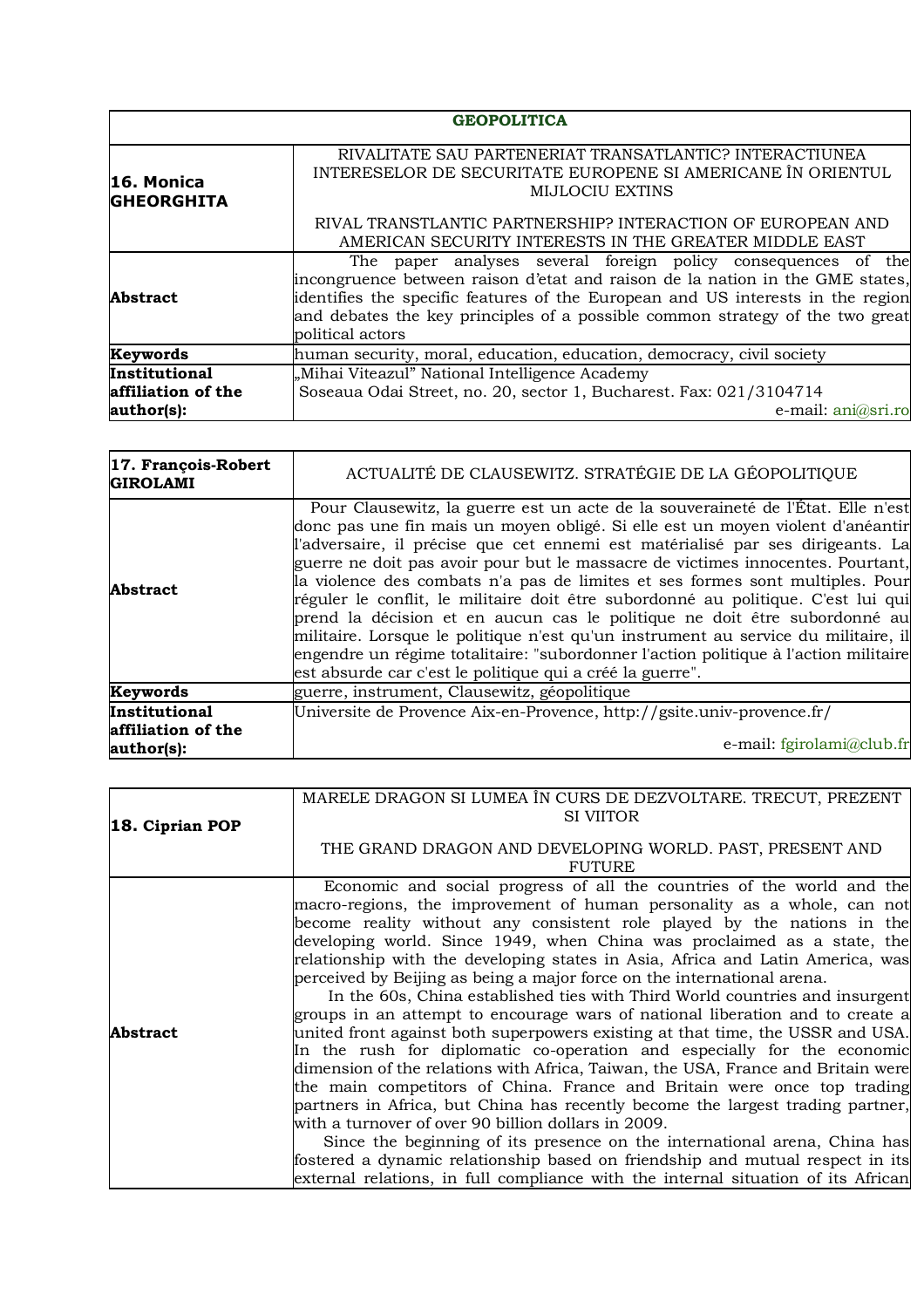|                                                   | partners. This approach explains the Chinese policy of non-interference in the                                                                                                                                                                                                              |
|---------------------------------------------------|---------------------------------------------------------------------------------------------------------------------------------------------------------------------------------------------------------------------------------------------------------------------------------------------|
|                                                   | internal affairs of other states.                                                                                                                                                                                                                                                           |
|                                                   | The People's Republic has always advocated for state independence for the                                                                                                                                                                                                                   |
|                                                   | peoples of Africa, as a result of a long struggle, full of heroism and sacrifice, for                                                                                                                                                                                                       |
|                                                   | their right to be masters of their own destinies. China therefore supported the                                                                                                                                                                                                             |
|                                                   | liquidation of all forms of colonialism and pronounced itself against any policies                                                                                                                                                                                                          |
|                                                   | of racial discrimination.                                                                                                                                                                                                                                                                   |
|                                                   | Focused o its policy of peace and cooperation among nations, China is a                                                                                                                                                                                                                     |
|                                                   | great example of a Great Power that carries out its foreign policy in relation to                                                                                                                                                                                                           |
|                                                   | the developing world in a transparent and mutually beneficial manner, without                                                                                                                                                                                                               |
|                                                   | any kind of hidden agenda                                                                                                                                                                                                                                                                   |
| Keywords                                          | China, economic, nations, great power                                                                                                                                                                                                                                                       |
| Institutional<br>affiliation of the<br>author(s): | "Lucian Blaga" University of Sibiu, Faculty of Political Sciences, International<br>Relations and European Studies, 550324-Sibiu, Calea Dumbravii nr. 34, et. II,<br>cam. 11 sau 25. Tel.: 0040/269/422169; Fax: 0040/269/422169 int. 140<br>E-mail: magazine.studiasecuritatis@ulbsibiu.ro |
|                                                   | e-mail: $pop.docel.ciprian@gmail.com$                                                                                                                                                                                                                                                       |

| NATO TINDE SA ÎNLOCUIASCA ONU                                                                                                                                                                                                                                                                                                                                                                                                                                                                                                                                                                                                                                                                                                                                                                                                                                                                                                                                                          |
|----------------------------------------------------------------------------------------------------------------------------------------------------------------------------------------------------------------------------------------------------------------------------------------------------------------------------------------------------------------------------------------------------------------------------------------------------------------------------------------------------------------------------------------------------------------------------------------------------------------------------------------------------------------------------------------------------------------------------------------------------------------------------------------------------------------------------------------------------------------------------------------------------------------------------------------------------------------------------------------|
| NATO TENDENCE TO SUBSTITUTE UNITED NATIONS                                                                                                                                                                                                                                                                                                                                                                                                                                                                                                                                                                                                                                                                                                                                                                                                                                                                                                                                             |
| Defence and security fields in Europe and North America evolved starting<br>with the 90s influenced by the rising new threats to security and multiplying of<br>old ones. NATO has been playing a major part in reducing the security threats to<br>its member countries and in promoting international stability and security. At<br>the end of the ~90s EU also has started developing its own defence and security<br>dimension as a reaction to immediate or longer term threats and as a means of<br>consolidating its economic and political stance on the international arena.<br>Since NATO and ESDP share common areas of action - defence and security<br>and members, a quest for synergies have started ever since EU launched its<br>policy in this field. The fluid nature of threats, the increasing interdependencies<br>highlight that the interests of both organisations and of their members is to<br>build upon institutional convergences and avoid competition. |
|                                                                                                                                                                                                                                                                                                                                                                                                                                                                                                                                                                                                                                                                                                                                                                                                                                                                                                                                                                                        |
| "Lucian Blaga" University of Sibiu, Faculty of Political Sciences, International<br>Relations and European Studies, 550324-Sibiu, Calea Dumbravii nr. 34, et. II,<br>cam. 11 sau 25. Tel.: 0040/269/422169; Fax: 0040/269/422169 int. 140<br>e-mail: cristina_zavis@yahoo.com                                                                                                                                                                                                                                                                                                                                                                                                                                                                                                                                                                                                                                                                                                          |
|                                                                                                                                                                                                                                                                                                                                                                                                                                                                                                                                                                                                                                                                                                                                                                                                                                                                                                                                                                                        |

| <b>20. Viorica TICU</b> | GÂNDIREA GEOPOLITICA RUSA: PRINCIPII DE FORMARE SI PROVOCARILE                      |
|-------------------------|-------------------------------------------------------------------------------------|
|                         | <b>CONTEMPORANE</b>                                                                 |
|                         | RUSSIAN GEOPOLITICS THINKING: PRINCIPLES OF TRAINING AND                            |
|                         | CONTEMPORARY CHALLENGES                                                             |
|                         | The theoretical framework for the exploration of the geopolitical visions of        |
| <b>Abstract</b>         | ordinary Russians is based on aspects of identity formation that are rooted in      |
|                         | territory. We show how the collective sense of nationalism and perceptions of       |
|                         | Russia's place within the world come together to form specific territorial visions. |
|                         | Thus, while the paradigms presented below strive to provide theoretical bases for   |
|                         | the geopolitical visions of ordinary Russians, it is expected that similar visions  |
|                         | may have multiple sources. It is further expected that the sources of geopolitical  |
|                         | imaginings differ across socio-demographic groups in the Russian population.        |
|                         | We seek to test whether the Russian population exhibits the sets of national        |
|                         | visions identified by some investigators as Westernizing Nationalism, Moderate      |
|                         | Eurasianism, and Extreme Eurasianism. The territorial aspirations associated        |
|                         | with each of these three classifications raise the central question of our study    |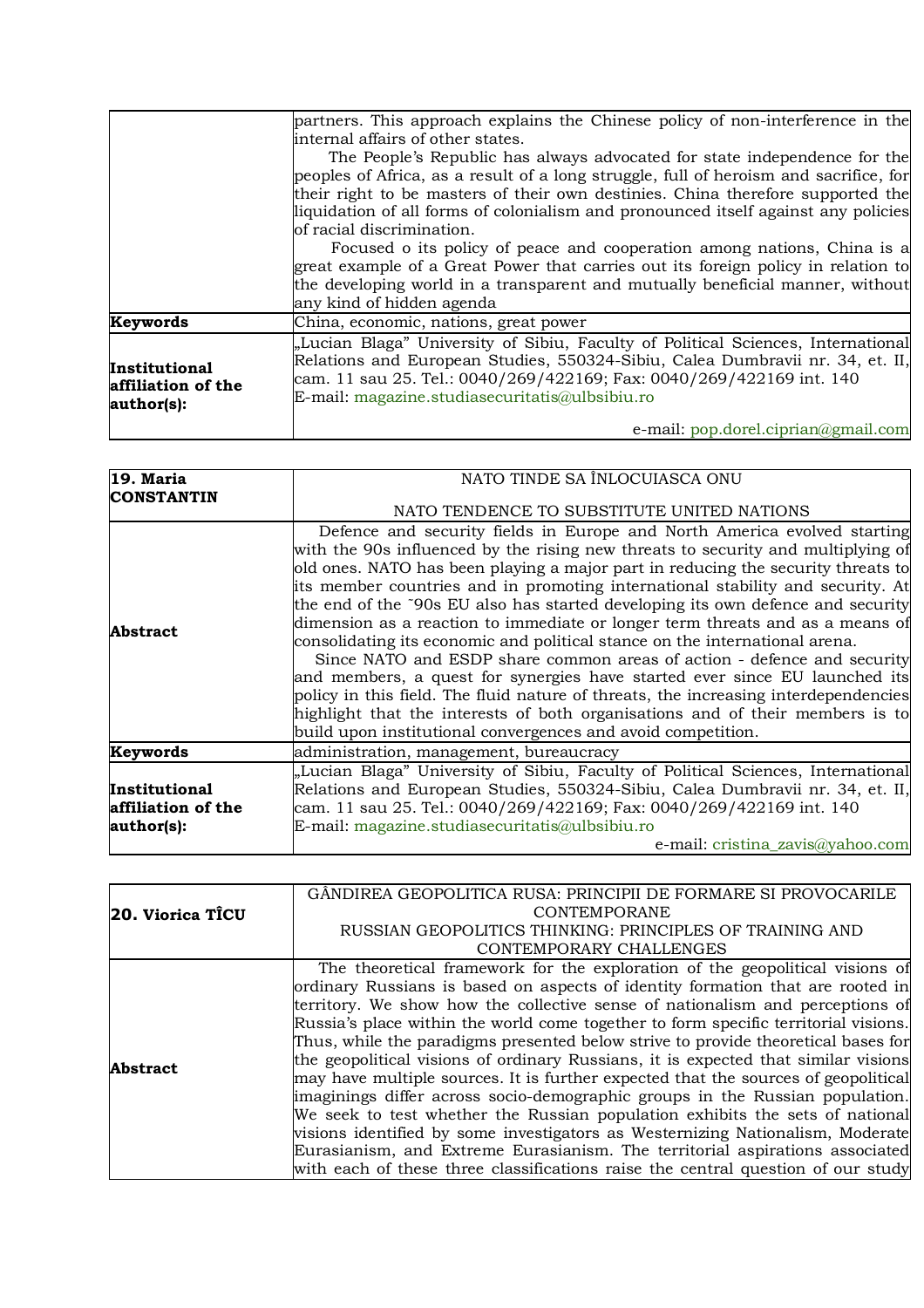|                                                   | presented in this paper. Do the regions that ordinary Russians feel are<br>important match the territorial aspirations of the three main Russian<br>geopolitical traditions.                                                                                                                                                                                                                                                                                                                                                                                                                                                                                                                                                                                                                                                                                                                                                                                                                                                                                                                                                                                                                                                                                                                                                                                                             |
|---------------------------------------------------|------------------------------------------------------------------------------------------------------------------------------------------------------------------------------------------------------------------------------------------------------------------------------------------------------------------------------------------------------------------------------------------------------------------------------------------------------------------------------------------------------------------------------------------------------------------------------------------------------------------------------------------------------------------------------------------------------------------------------------------------------------------------------------------------------------------------------------------------------------------------------------------------------------------------------------------------------------------------------------------------------------------------------------------------------------------------------------------------------------------------------------------------------------------------------------------------------------------------------------------------------------------------------------------------------------------------------------------------------------------------------------------|
| Keywords                                          | Russian Empire; Expansion; USSR; Russian Federation; Geopolitical thinking;<br>Eurasianism; post-Soviet space; Near Abroad                                                                                                                                                                                                                                                                                                                                                                                                                                                                                                                                                                                                                                                                                                                                                                                                                                                                                                                                                                                                                                                                                                                                                                                                                                                               |
| Institutional<br>affiliation of the<br>author(s): | Free International University of Moldova, Faculty of History and International<br>Relations, Chisinau, 52 Vlaicu Parcalab street, Chisinau, MD-2012 Republic of<br>Moldova, Tel.: (+373 22) 220029; Tel/Fax.: (+373 22) 220028<br>e-mail: office@ulim.md                                                                                                                                                                                                                                                                                                                                                                                                                                                                                                                                                                                                                                                                                                                                                                                                                                                                                                                                                                                                                                                                                                                                 |
|                                                   | e-mail: pisarencu@yahoo.com                                                                                                                                                                                                                                                                                                                                                                                                                                                                                                                                                                                                                                                                                                                                                                                                                                                                                                                                                                                                                                                                                                                                                                                                                                                                                                                                                              |
|                                                   |                                                                                                                                                                                                                                                                                                                                                                                                                                                                                                                                                                                                                                                                                                                                                                                                                                                                                                                                                                                                                                                                                                                                                                                                                                                                                                                                                                                          |
| 21. Rodica PANTA                                  | REGIUNEA EXTINSA A MARII NEGRE: PROIECTII GEOPOLITICE SI<br><b>GEOSTRATEGICE</b>                                                                                                                                                                                                                                                                                                                                                                                                                                                                                                                                                                                                                                                                                                                                                                                                                                                                                                                                                                                                                                                                                                                                                                                                                                                                                                         |
|                                                   | WIDER BLACK SEA REGION: GEOPOLITICAL AND GEOSTRATEGICAL<br><b>PROJECTION</b>                                                                                                                                                                                                                                                                                                                                                                                                                                                                                                                                                                                                                                                                                                                                                                                                                                                                                                                                                                                                                                                                                                                                                                                                                                                                                                             |
| <b>Abstract</b>                                   | The Black Sea has a strategic location being positioned at the crossroads<br>between Europe and Asia, between Russia and the Middle East and connects<br>with a direct link South-Eastern Europe with the Western Europe through the<br>River Danube, and to the Mediterranean Sea. The extension of NATO and<br>EU turned it in close proximity to major Euro-Atlantic powers. The political map<br>of the Black Sea area is influenced by a former superpower, Russia, and two<br>regional powers, Ukraine and Turkey, and as a successor of the USSR, Russia<br>remains a major factor in the Black Sea region.<br>This article provides a geo-strategic analysis of the competition between the<br>major players in the region regarding the exploitation and transportation of<br>energy resources, the Turkish-Russian relations and the cooperation the two<br>countries at this level, Russia's energy policy and its impact on Russia's<br>relations with the countries of the former Soviet space and those members of the<br>EU etc. Another issue relates to frozen conflicts, monitoring their main<br>developments, especially the cross-border impact. Black Sea region needs a<br>common agenda and a more open and comprehensive platform for managing the<br>defense of new security threats a new security paradigm based on prevention,<br>coordination and synergy. |
| Keywords                                          | Wider Black Sea Region, OCEMN, BLACKSEAFOR, GUAM, CSI                                                                                                                                                                                                                                                                                                                                                                                                                                                                                                                                                                                                                                                                                                                                                                                                                                                                                                                                                                                                                                                                                                                                                                                                                                                                                                                                    |
| Institutional<br>affiliation of the<br>author(s): | Free International University of Moldova, Faculty of History and International<br>Relations, Chisinau, 52 Vlaicu Parcalab street, Chisinau, MD-2012 Republic of<br>Moldova, Tel.: (+373 22) 220029; Tel/Fax.: (+373 22) 220028<br>e-mail: office@ulim.md                                                                                                                                                                                                                                                                                                                                                                                                                                                                                                                                                                                                                                                                                                                                                                                                                                                                                                                                                                                                                                                                                                                                 |
|                                                   | e-mail: pisarencu@yahoo.com                                                                                                                                                                                                                                                                                                                                                                                                                                                                                                                                                                                                                                                                                                                                                                                                                                                                                                                                                                                                                                                                                                                                                                                                                                                                                                                                                              |

| <b>DIPLOMATIE</b>                                 |                                                                                                                                                                                                                                                                                                                                                                                                                                                                                                                                                                            |  |
|---------------------------------------------------|----------------------------------------------------------------------------------------------------------------------------------------------------------------------------------------------------------------------------------------------------------------------------------------------------------------------------------------------------------------------------------------------------------------------------------------------------------------------------------------------------------------------------------------------------------------------------|--|
| 22. Helge FLEISCHER<br><b>Andreea PIERSINARIU</b> | MODELE ALE DIPLOMATIEI CULTURALE. IMPORTANTA IMPLICARII<br>TINERILOR ÎN PROCESUL DE DEMOCRATIZARE                                                                                                                                                                                                                                                                                                                                                                                                                                                                          |  |
|                                                   | MODELS OF CULTURAL DIPLOMACY. THE IMPORTANCE OF YOUTH<br>PARTICIPATION IN THE DEMOCRATIZATION PROCESS                                                                                                                                                                                                                                                                                                                                                                                                                                                                      |  |
| Abstract                                          | New instruments of sot power, mainly cultural diplomacy, tend to be initiated<br>by supranational state actors (EU – European Capitals of Culture) and non-state<br>actors (The Institute for Cultural Diplomacy, Berlin), trying to focus their efforts<br>towards strengthening the democratization process.<br>The study examines the global economic crisis, the interdependencies created<br>by this strategy and the need for increasingly more coherent regional integration.<br>In all these processes new approaches on public communication will be<br>observed. |  |
| Keywords                                          | cultural diplomacy, interdependence, globalization, global crisis, ICD, Sibiu,<br>European Capital of Culture                                                                                                                                                                                                                                                                                                                                                                                                                                                              |  |